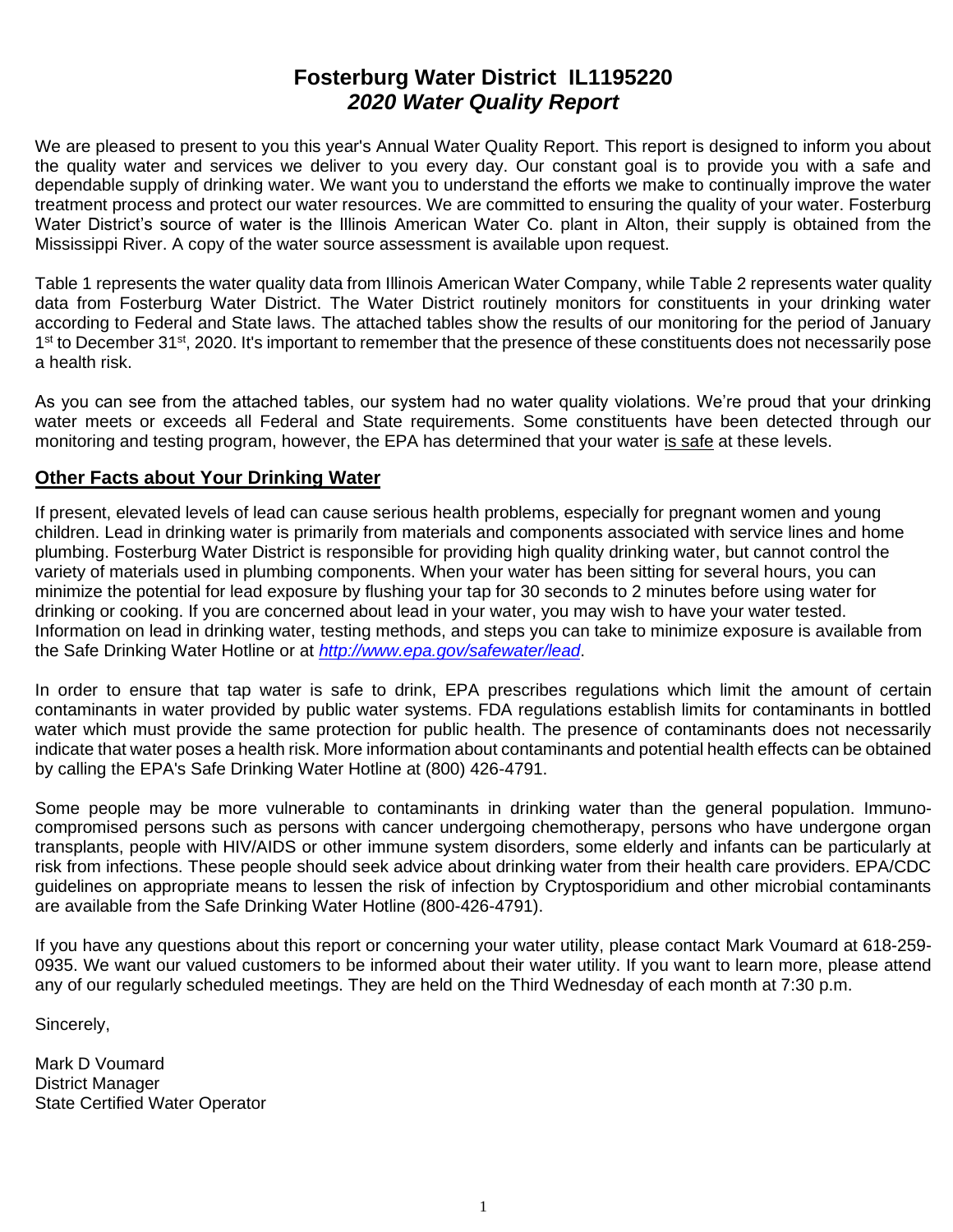# **TABLE 1 2020 Water Quality Data**

#### *IL AMERICAN WATER COMPANY-ALTON* (1195150)

| <b>Parameter</b> (unit of measurement)<br><b>Typical Source</b>                                                                                               | <b>MCL</b> | <b>MCGL</b> | Amount<br><b>Detected</b> | <b>Range of Detects</b> | <b>Violation</b> |
|---------------------------------------------------------------------------------------------------------------------------------------------------------------|------------|-------------|---------------------------|-------------------------|------------------|
| <b>State Regulated Chemicals</b>                                                                                                                              |            |             |                           |                         |                  |
| <b>Inorganic Chemicals</b><br>Nitrate (As Nitrogen) (ppm)<br>Run off from fertilizer use; Leaching from septic tanks,<br>sewage; Erosion of natural deposits. | 10         | 10          | 5                         | $1.97 - 4.54$           | No.              |
| Fluoride (ppm)<br>Water additive which promotes strong teeth                                                                                                  | 4.0        | 4.0         | .7                        | $.72 - .72$             | No.              |
| Sodium (ppm)<br>Erosion of naturally occurring deposits; Used as water<br>softener.                                                                           | N/A        | N/A         | 40                        | $40.0 - 40.0$           | No.              |
|                                                                                                                                                               |            |             |                           |                         |                  |

| Turbidity<br>(Units)                                             | Limit<br>Treatment<br>technique | Level<br><b>Detected</b> | <b>Violation</b> |
|------------------------------------------------------------------|---------------------------------|--------------------------|------------------|
| Highest single measurement (<br>NTU) (%,0.3 NTU)<br>Soil run off | 1 NTU                           | .095 NTU                 | No               |
| Lowest monthly % meeting limit<br>Soil run off                   | .3 NTU                          | 100%                     | No               |

Note: The IEPA requires us to monitor for certain contaminants less than once per year because the concentrations of these contaminants do not change frequently. Therefore, some of the data in the table above, though accurate, is more than one year old.

#### **Violation Summary Table**

We are happy to announce that no monitoring, reporting, treatment technique, maximum residual disinfectant level, or maximum contaminant level violations were recorded during 2019.

### **2020 Source Water Assessment Summary**

Illinois EPA considers all surface water sources of community water supply to be susceptible to potential pollution problems, hence, the reason for mandatory treatment for all surface water supplies in Illinois. Mandatory treatment includes coagulation, sedimentation, filtration, and disinfection. The Alton Water Treatment Facility draws surface water for treatment from the Mississippi River. The Mississippi River is subject to a variety of influences including agricultural, municipal, and industrial activities. Farm chemicals may be seasonally elevated in the river. Extensive monitoring and treatment ensure high-quality water service regardless of variations in the source water.

The Illinois Environmental Protection Agency (IEPA) has completed a source water assessment for the Alton system and a copy is available upon request by calling Sarah Boyd, Water Quality Supervisor at 618-874-2408. To view a summary version of the completed Source Water Assessments, including: Importance of Source Water; Susceptibility to contamination Determination; and documentation / recommendation of Source Water Protection Efforts, you may access the Illinois EPA website at [http://www.epa.state.il.us/cgi-bin/wp/swap-fact-sheets.pl.](http://www.epa.state.il.us/cgi-bin/wp/swap-fact-sheets.pl)

The sources of drinking water (both tap water and bottled water) include rivers, lakes, streams, ponds, reservoirs, springs, and wells. As water travels over the surface of the land or through the ground, it dissolves naturally-occurring minerals and, in some cases, radioactive material, and can pick up substances resulting from the presence of animals or from human activity. Contaminants that may be present in source water include: - Microbial contaminants, Inorganic contaminants, Pesticides and herbicides, Organic chemical contaminants, and Radioactive contaminants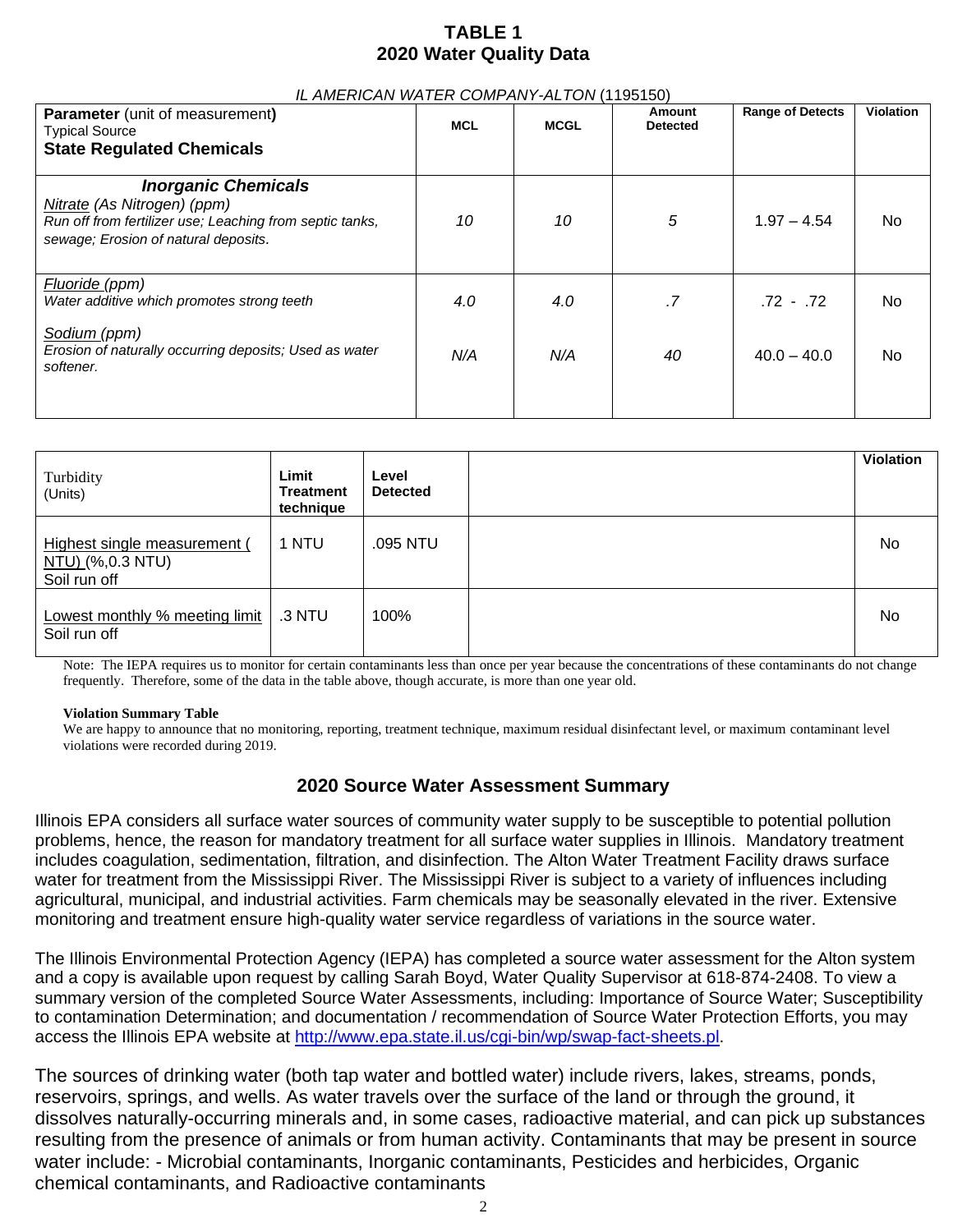# **TABLE 2 2020 Water Quality Data**

| FOSTERBURG WATER DISTRICT (1195220)                                                           |      |             |                             |                  |                                |                         |           |                   |
|-----------------------------------------------------------------------------------------------|------|-------------|-----------------------------|------------------|--------------------------------|-------------------------|-----------|-------------------|
| <b>Disinfection/Disinfectant By-Products</b>                                                  |      |             | <b>MCLG</b>                 | <b>MCL</b>       | <b>Highest Level</b>           | <b>Range of Detects</b> | Violation |                   |
| TTHM'S (Total Trihalomethane) (ppb)<br>By-product of drinking water disinfection              |      |             | N/A                         | 80               | 44                             | $28.4 - 47$             | No.       |                   |
| Total Haloacetic Acids (HAA <sub>5</sub> ) (ppb)<br>By-product of drinking water disinfection |      |             | N/A                         | 60               | 30                             | $11.1 - 32.2$           | No.       |                   |
| Chloramines<br>Water additive used to control microbes                                        |      |             | <b>MRDLG</b><br>4           | <b>MRDL</b><br>4 | 2.6                            | $2 - 3$                 | No.       |                   |
| Lead and<br>Copper                                                                            | Date | <b>MCLG</b> | <b>Action Level</b><br>(AL) |                  | 90 <sup>th</sup><br>Percentile | # Sites Over<br>AL      | Units     | <b>Violations</b> |
| Copper                                                                                        | 2020 | 1.3         | 1.3                         |                  | .123                           | 0                       | ppm       | No.               |
| Lead                                                                                          | 2020 | $\Omega$    | 15                          |                  | 2                              | $\Omega$                | ppb       | No                |

Copper: Erosion of natural deposits; Leaching from wood preservatives; Corrosion of household plumbing systems

Lead: Corrosion of household plumbing systems; Erosions of natural deposits

## **Unregulated Contaminant Monitoring Rule (UCMR4)<sup>4</sup>**

| Substance (units)                      | Year<br>Sampled | Amount<br>Detected<br>(Average) | Range of<br><b>Detections</b> | <b>Typical Source</b>                                                                                                                                                                                             |
|----------------------------------------|-----------------|---------------------------------|-------------------------------|-------------------------------------------------------------------------------------------------------------------------------------------------------------------------------------------------------------------|
|                                        |                 |                                 |                               |                                                                                                                                                                                                                   |
| Manganese (ppb)                        | 2020            | 1.49                            | $.99 - 1.21$                  | Naturally occurring element; commercially available in combination with<br>other elements and minerals; used in steel production, fertilizer,<br>batteries and fireworks; drinking water and wastewater treatment |
| Total Haloacetic Acids 9 – UCMR4 (ppb) | 2020            | 20.5                            |                               | $2.2 - 39.1$ By-product of drinking water disinfection.                                                                                                                                                           |

4 Unregulated contaminants are those for which EPA has not established drinking water standards. The purpose of unregulated contaminant monitoring is to assist EPA in determining the occurrence of unregulated contaminants in drinking water and whether future regulation is warranted. A maximum contaminant level (MCL) for these substances has not been established by either state or federal regulations, nor has mandatory health effects language.

Note: The IEPA requires us to monitor for certain contaminants less than once per year because the concentrations of these contaminants do not change frequently. Therefore, some of the data in the table above, though accurate, is more than one year old.

### **Footnotes for Water Quality Data Tables**

Note: The state requires monitoring of certain contaminants less than once per year because the concentrations of these contaminants do not change frequently. Therefore, some of this data maybe more than one year old.

### **Units of Measurement**

**ppm** - Parts per million or milligrams per liter **pCi/l** - Picocuries per liter, used to measure radioactivity **ppb** - Parts per billion or micrograms per liter **AL** – action level

**% pos/mo** – percent positive samples per month **N/D** – not detected at testing limits **MRDLG** – Maximum Residual Disinfectant Level Goal **MRDL** - Maximum Residual Disinfectant Level **S** – Single sample

**%<0.5 NTU** – percent samples less than 0.5 NTU **NTU** – Nephelometric Turbidity units, used to measure cloudiness in water